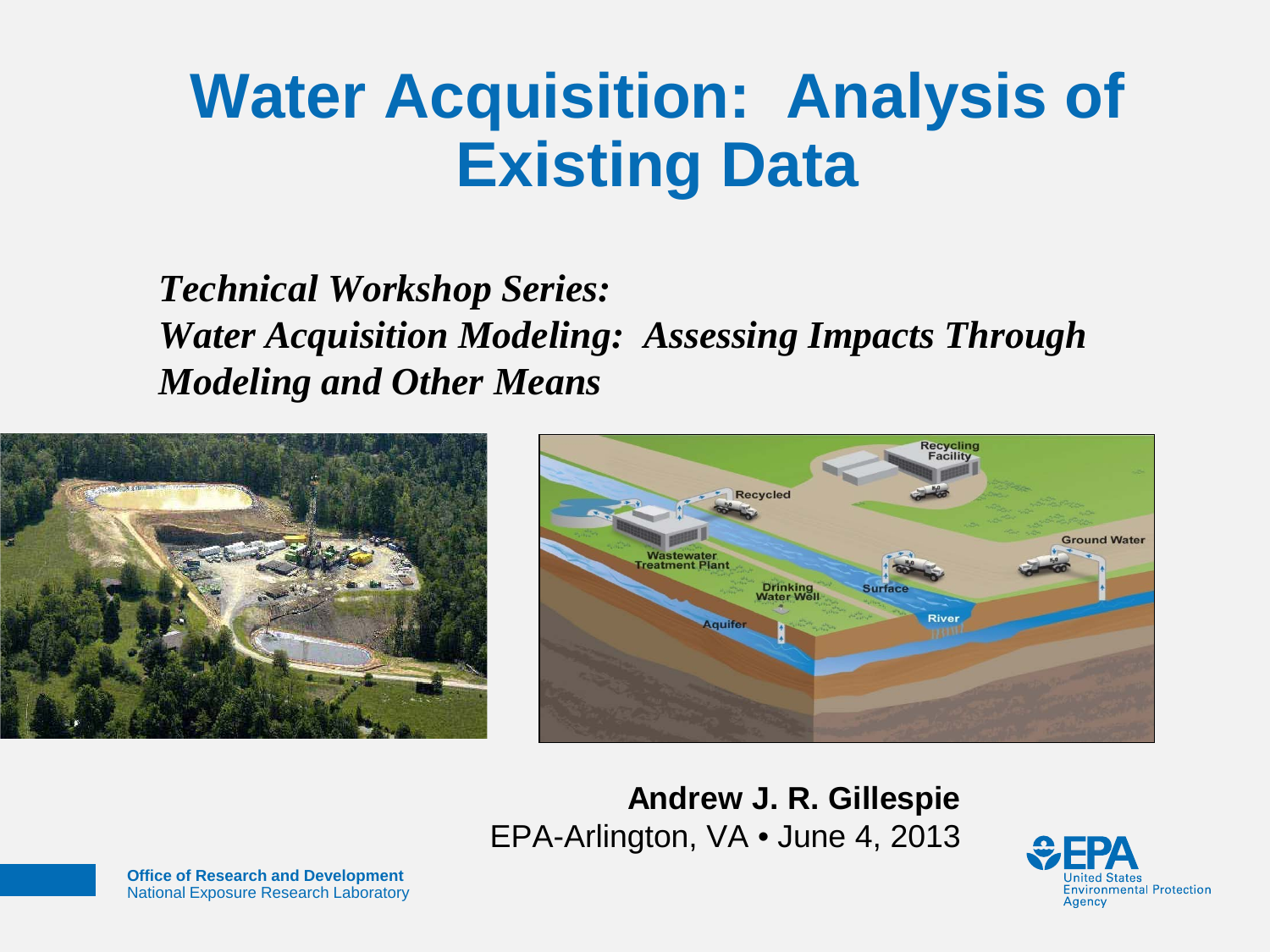#### **EPA Study of the Potential Impacts of Hydraulic Fracturing on Drinking Water Resources**

Assess whether hydraulic fracturing may impact drinking water resources

Identify driving factors that may affect the severity and frequency of any impacts



ronmental Protection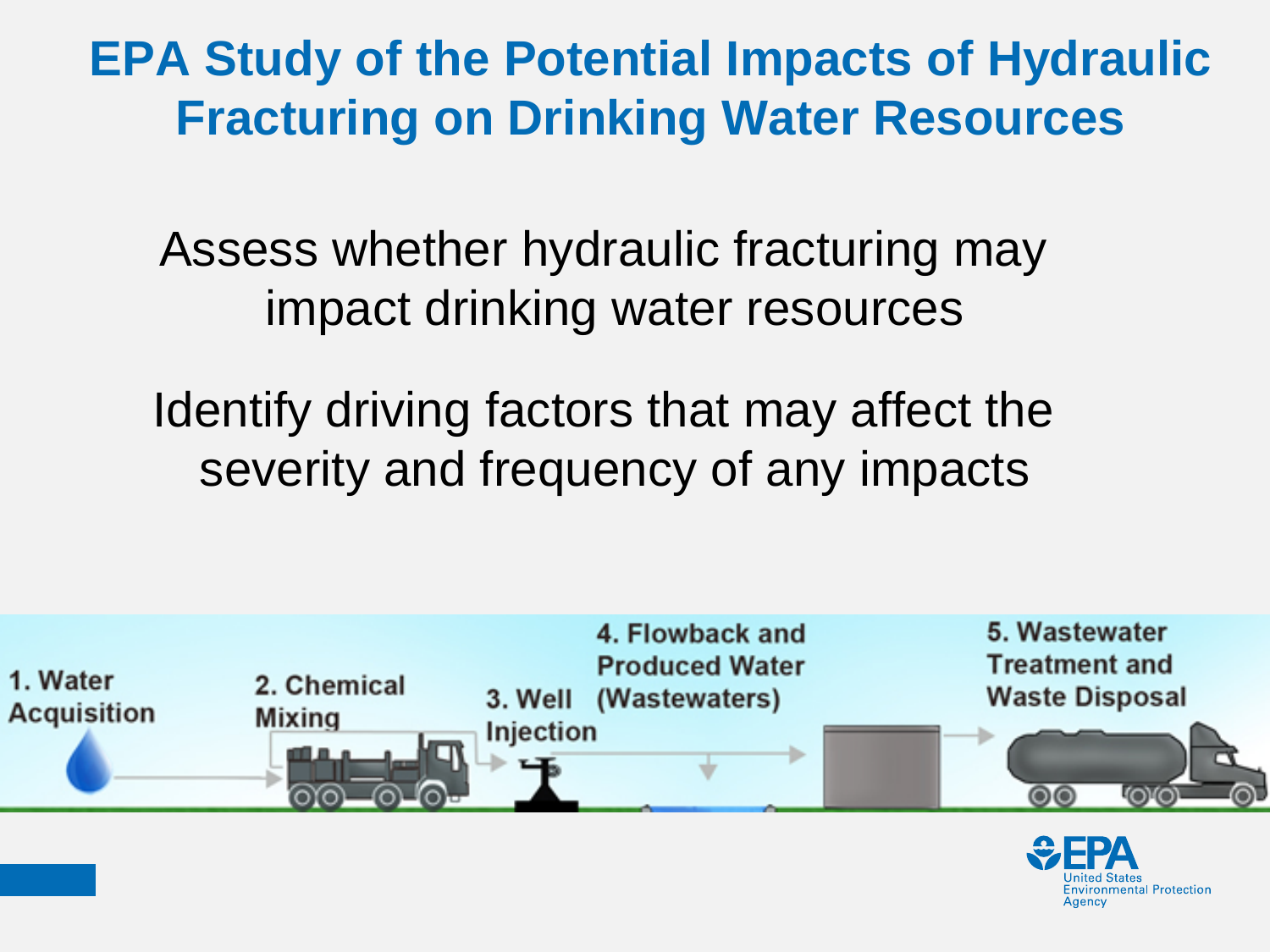## **Water Acquisition**



What are the possible impacts of large volume water withdrawals from ground and surface water on drinking water resources?

nvironmental Protection

Agency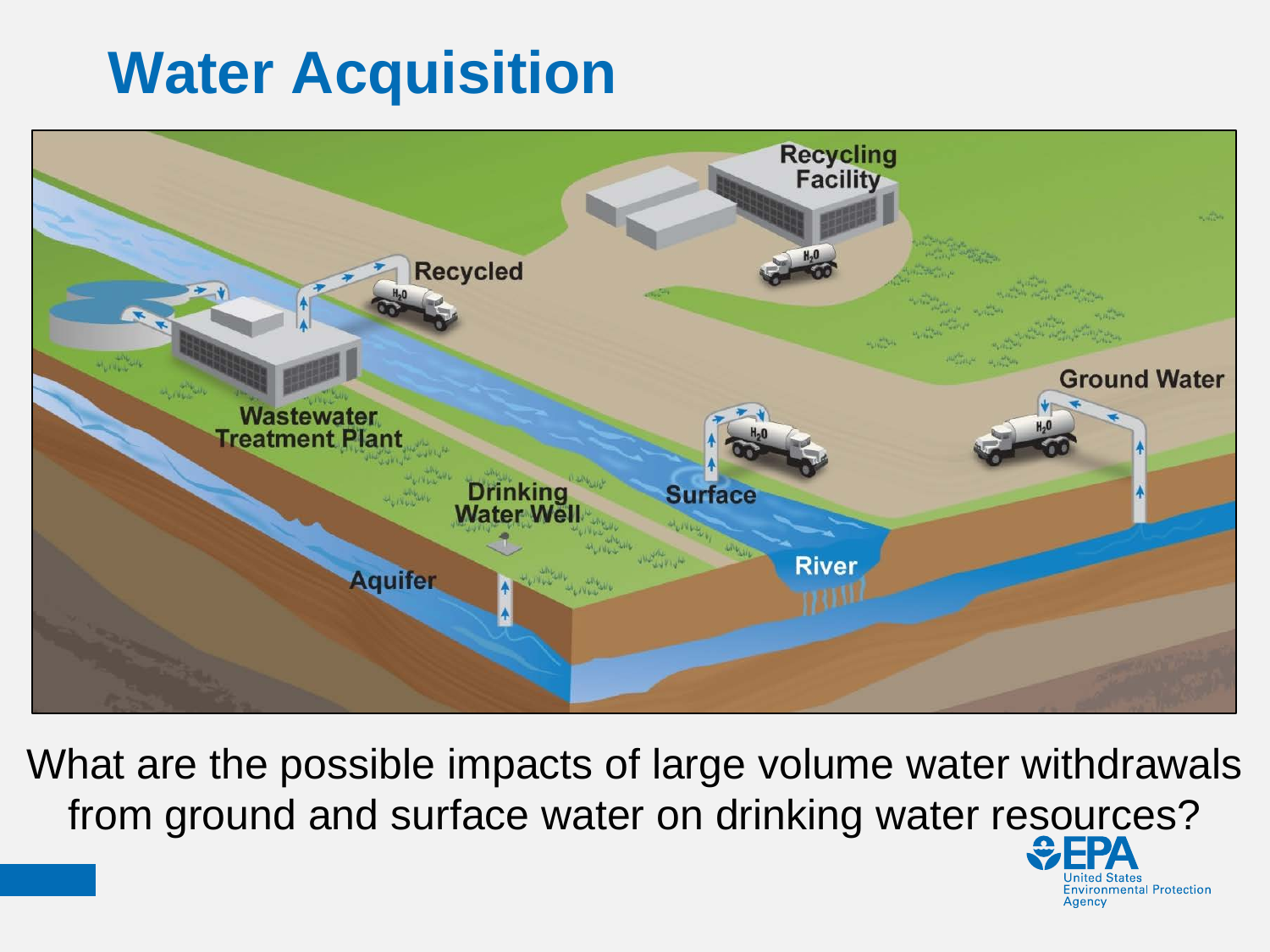# **Hydraulic Fracturing Water Cycle**

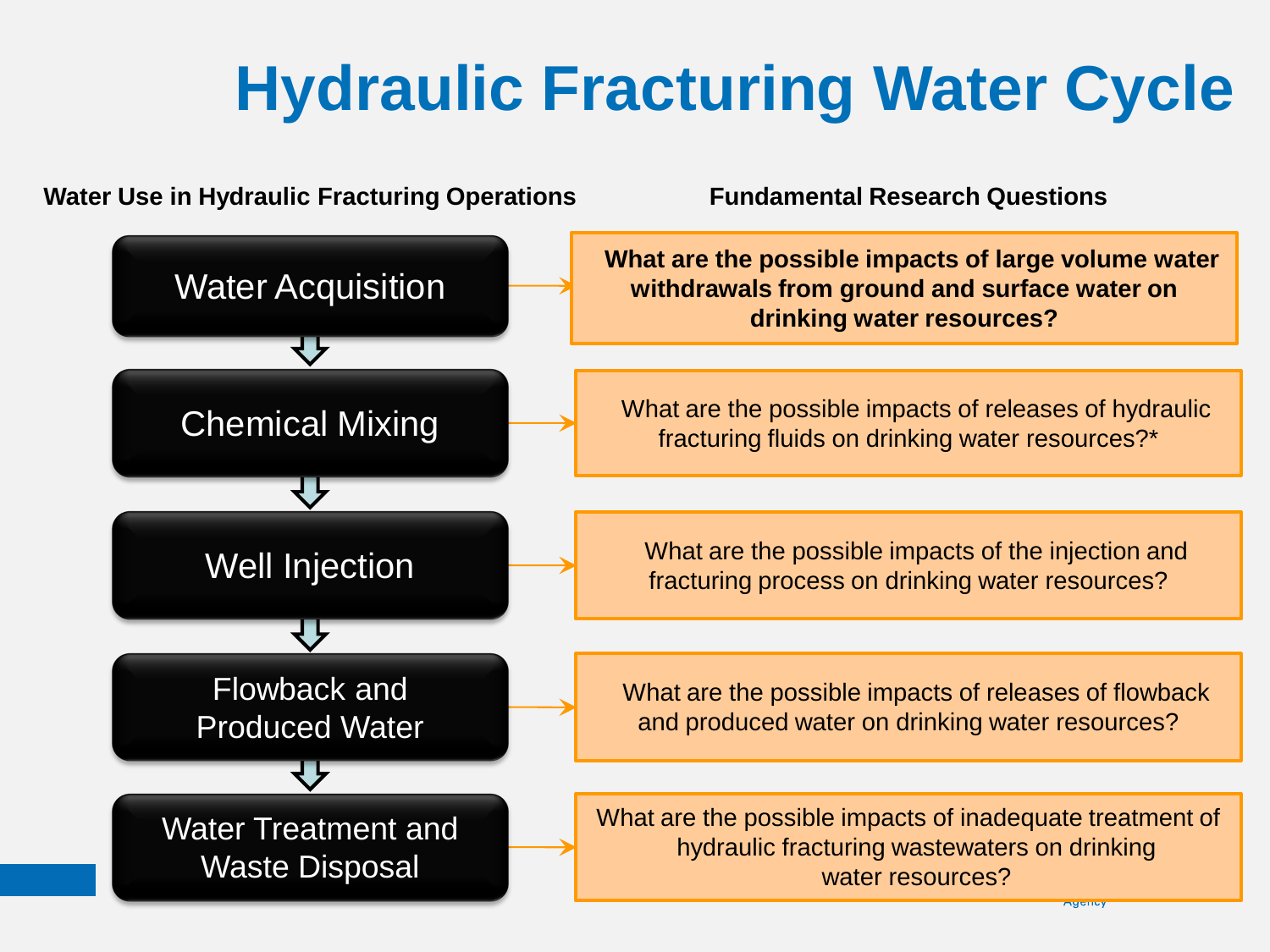## **EPA HF Study – research questions**

Water Acquisition **What are the possible impacts of large volume water withdrawals from ground and surface water on drinking water resources?**

**How much water is used in hydraulic fracturing operations, and what are the sources of this water?**

**How might water withdrawals affect short- and long-term water availability in an area with hydraulic fracturing activity?**

**What are the possible impacts of water withdrawals for HF operations on local water quality?**

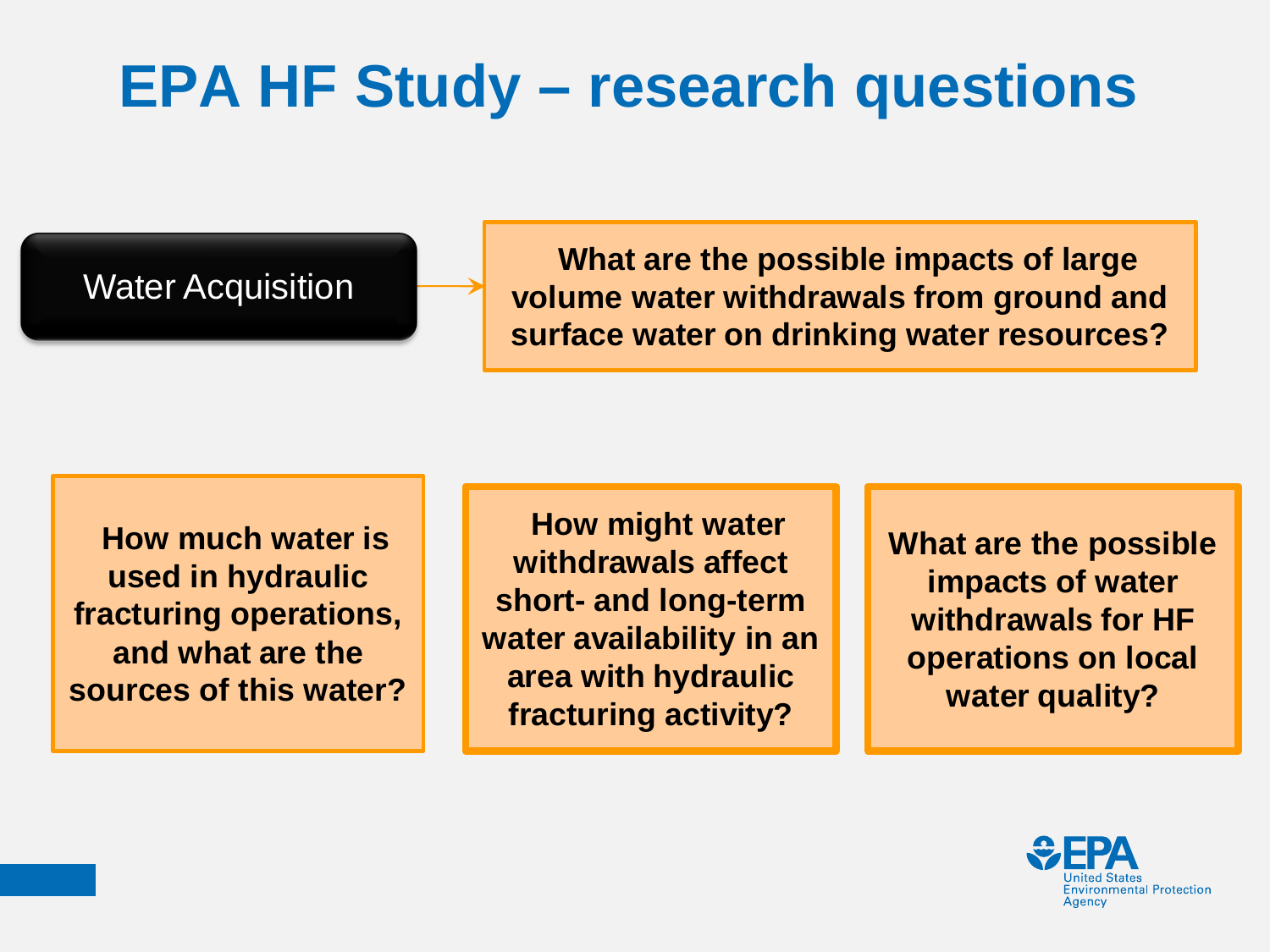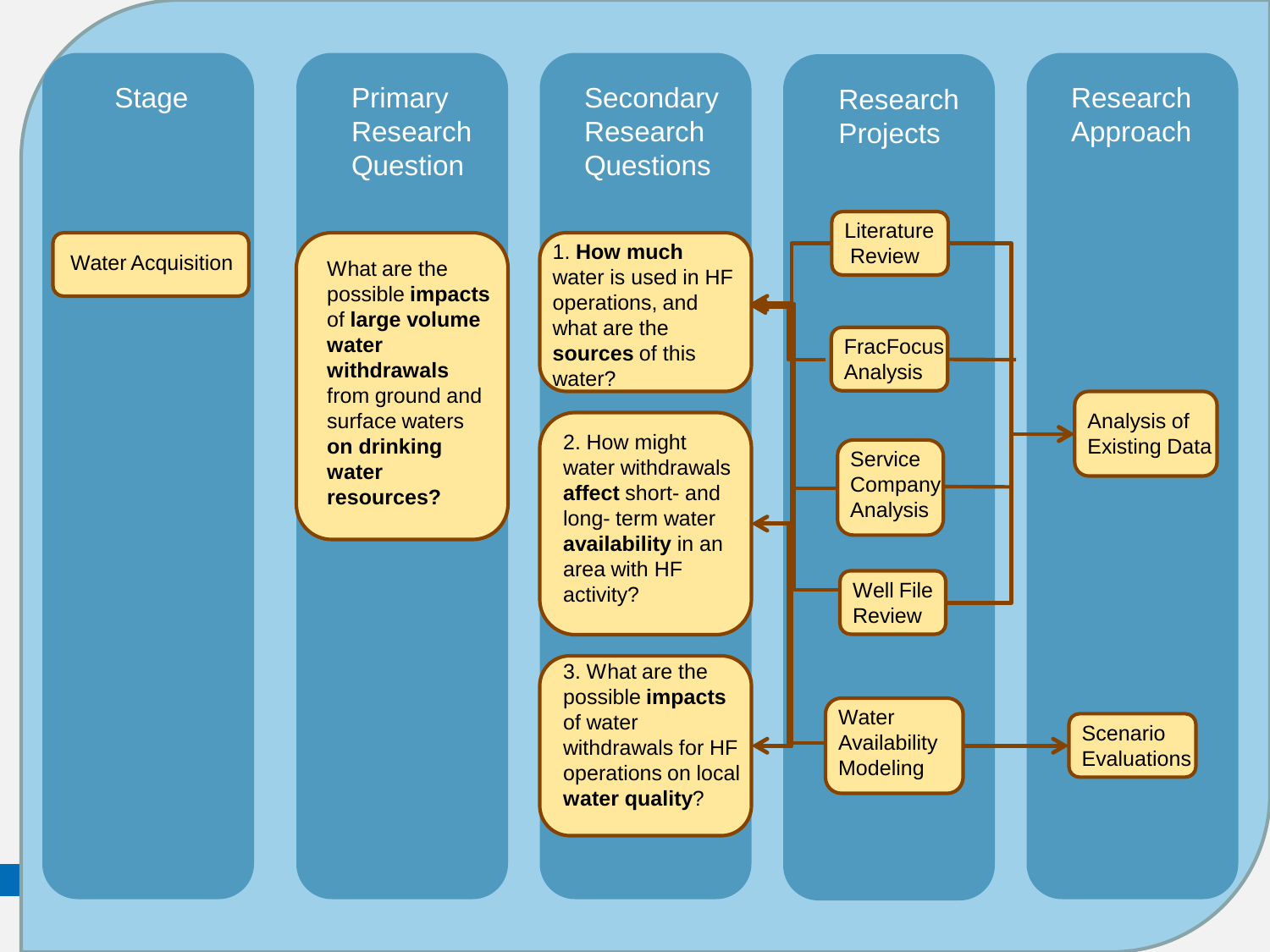#### **Consideration of Scale: National Estimates**







#### **1.5 x 1014 gallons**

USGS estimated national water use in 2005

#### **1.5 x 1012 gallons**

USGS estimated national water use for Mining and Oil and Gas in 2005

 $\sim$ 1% of total

#### **7-14 x 109 gallons**

EPA estimate of water used for hydraulic fracturing in 2009-2010

 $< 0.1\%$  of total in 2005

**Impacts of water withdrawals for hydraulic fracturing may not be visible at the national level**

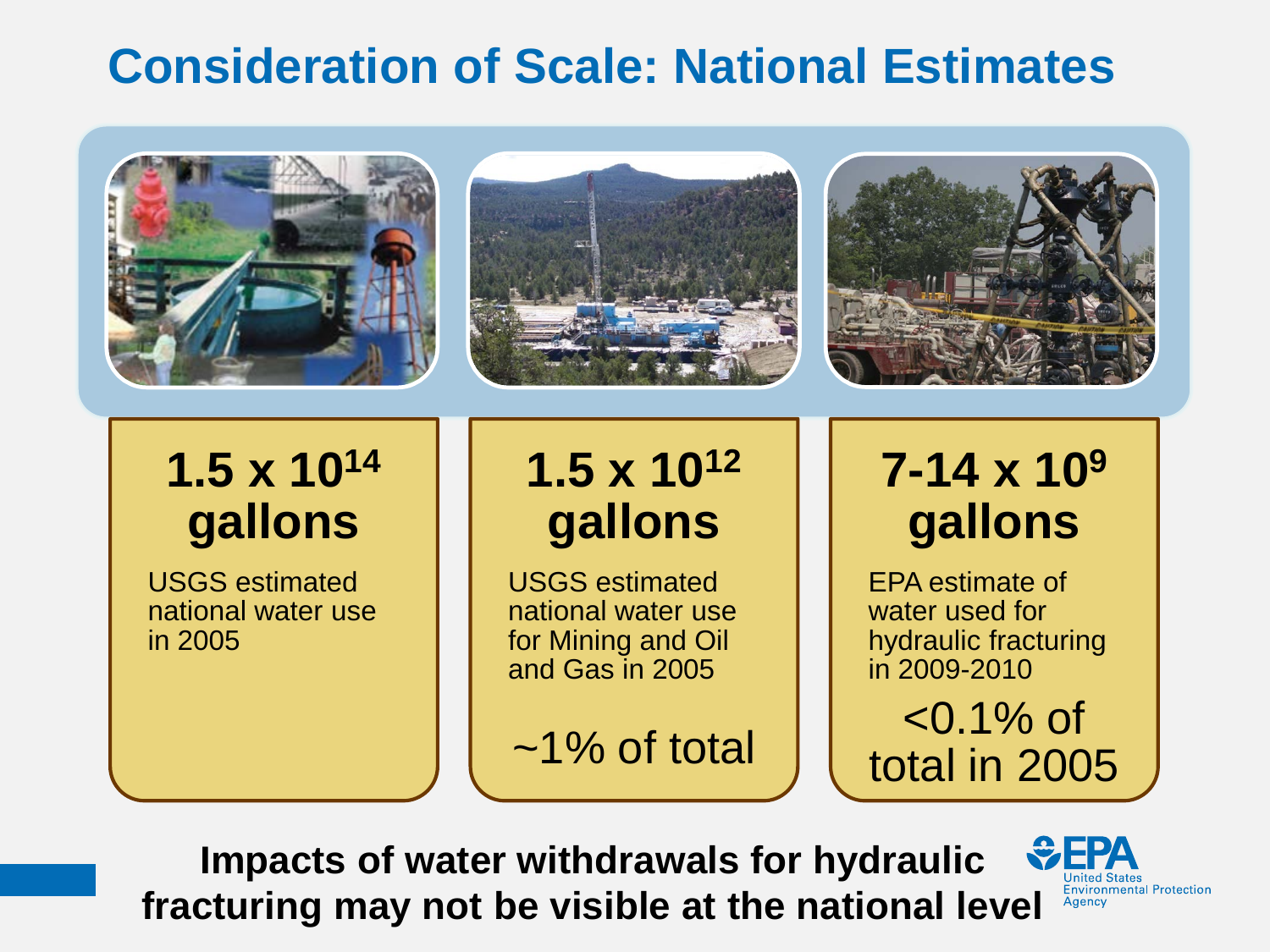#### **Consideration of Scale: State Estimates**

- Volume of water withdrawals may vary by state
- Potential impacts may depend on
	- Scale and distribution of hydraulic fracturing operations
	- Local geology
	- Local hydrology and water needs

|                                                                                 | <b>COLORADO</b> | <b>PENNSYLVANIA</b> |
|---------------------------------------------------------------------------------|-----------------|---------------------|
| Total number of wells drilled in 2010                                           | 2,753           | 1,386               |
| Estimated water use per well in 2010<br>(million gallons)                       | 1.7             | 5                   |
| Estimated total water use for hydraulic<br>fracturing in 2010 (million gallons) | 4,700           | 6,900               |
| Compared to total state water use in 2005                                       | 0.09%           | $0.2\%$             |

**Impacts of water withdrawals for hydraulic fracturing may not be visible at the state level**

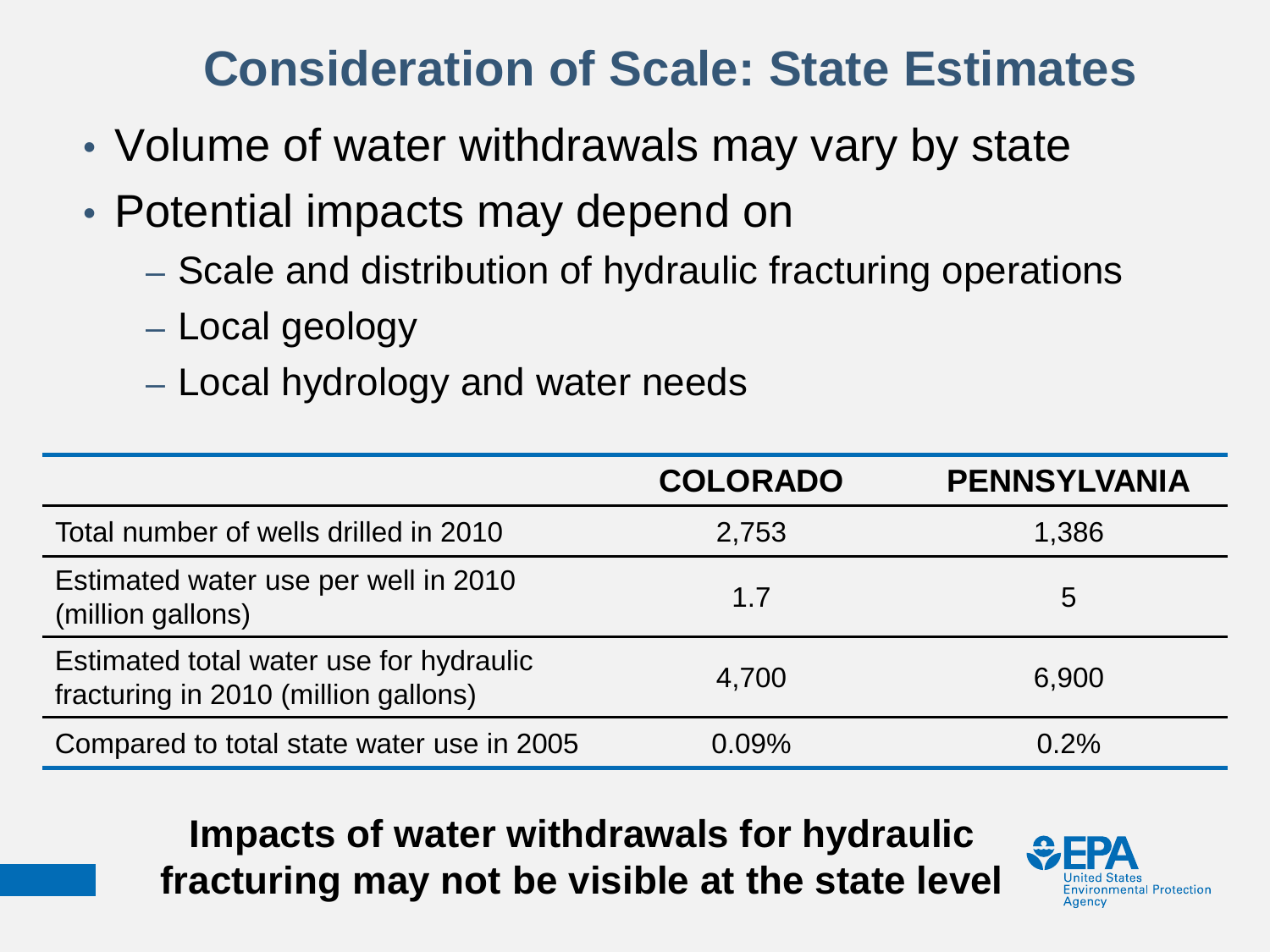### **Water Recycling/Reuse**

- Anecdotal evidence of increasing recycling/reuse of produced and flowback water
- Comments from April Wastewater Workshop:
	- − Dependent on local conditions: geologic and economic
	- −Potential for cost savings
	- −Possible reduced freshwater utilization

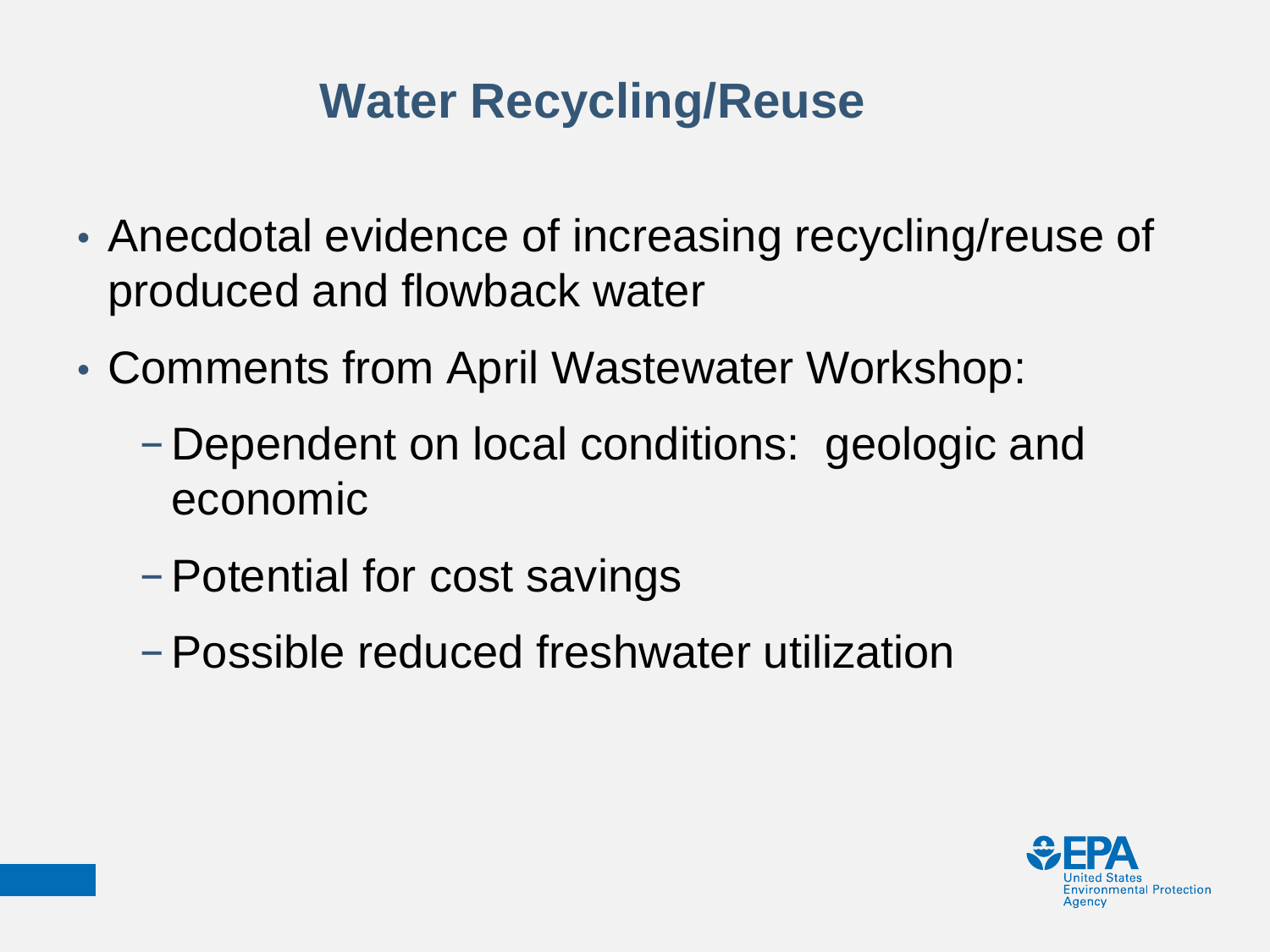# **EPA Study: Literature review**

- Identified available studies on volumes and sources of water used for hydraulic fracturing fluids in various plays
	- Peer-reviewed studies on: Barnett, Eagle Ford and Haynesville Shales
	- Limited peer-reviewed data from Bakken Shale
- Request for studies published in Federal Register notice
	- − Submit through November 15, 2013

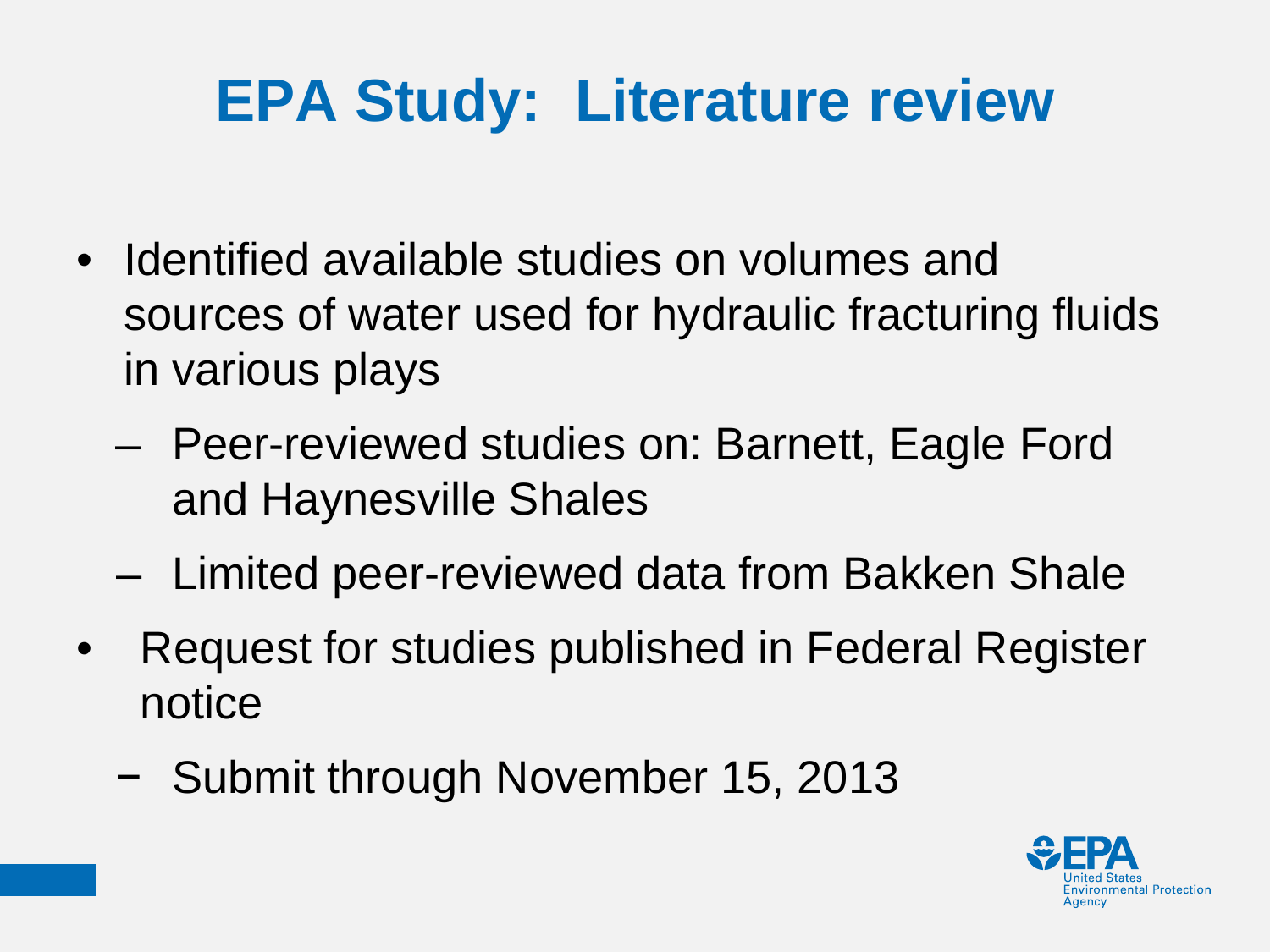## **EPA Study: Service Company Analysis**

#### **Counties with Hydraulic Fracturing Activity (Sept. 2009 – Oct. 2010)**



- Data provided by 9 hydraulic fracturing service companies
- Water volumes needed for hydraulic fracturing by play
	- Information not provided for other formations
- Water acquisition procedures and considerations
	- Standard operating procedures, water quality requirements, water source preferences decision processes

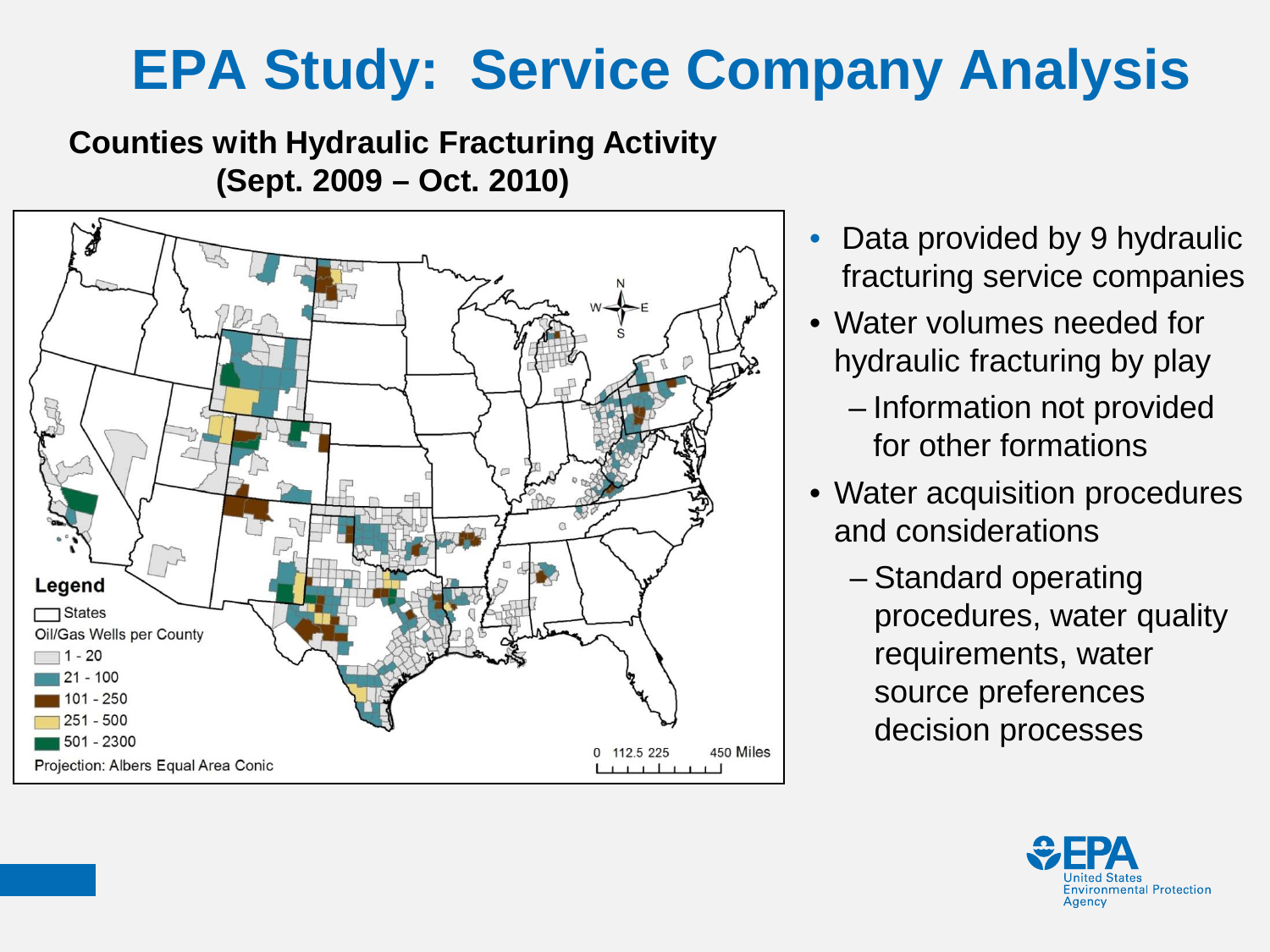# **EPA Study: Well File Review**

- 331 well files provided by 9 oil and gas operators from wells fractured between 2009 and 2010
- Information on:
	- Well construction
	- Hydraulic fracturing
	- Water management
- Volumes and sources of water used in hydraulic fracturing fluids





#### **Locations of Wells Selected for Review**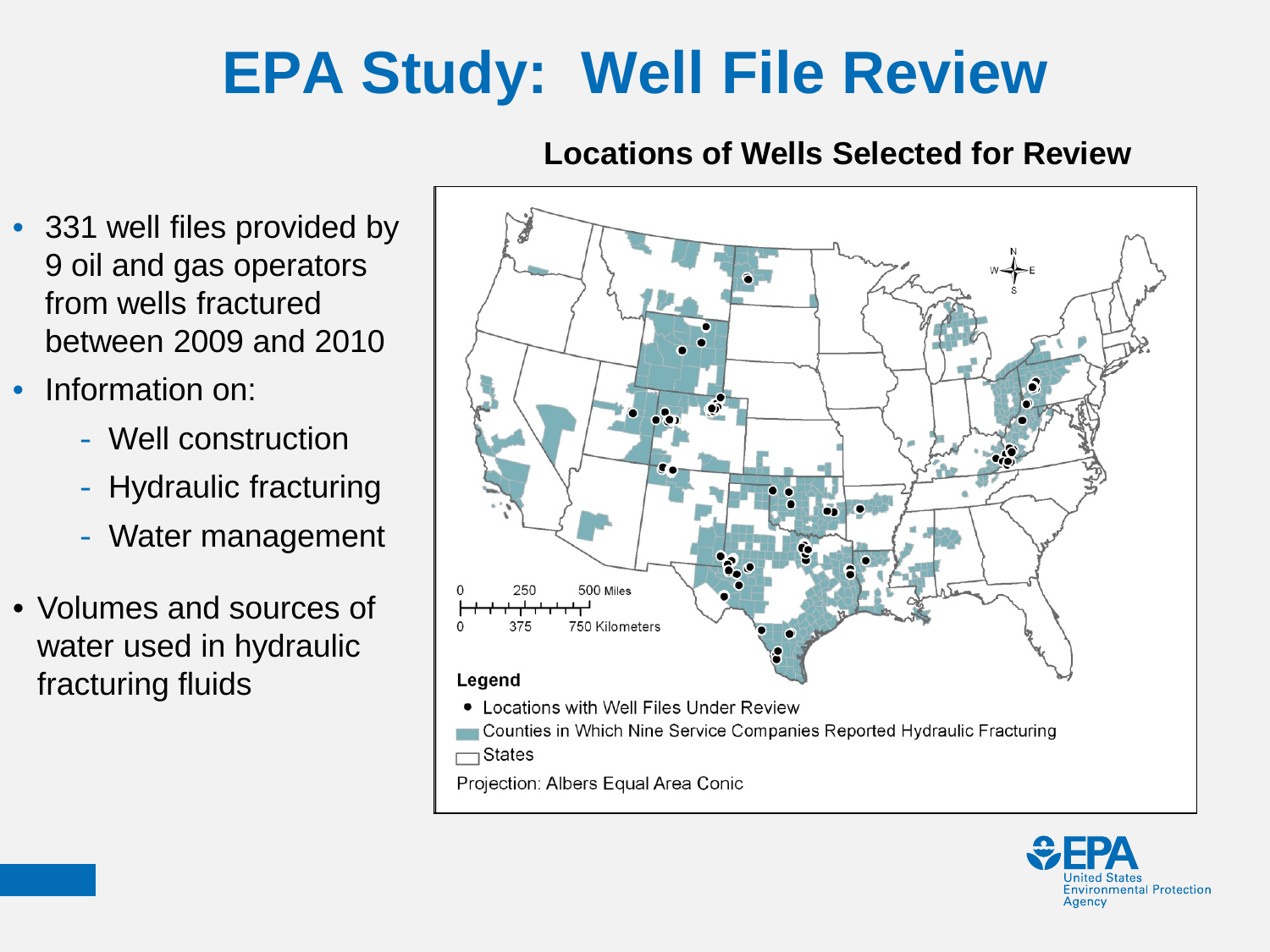# **EPA Study: FracFocus Review**

#### **WELL DATA**

- Fracture date
- Location
	- State, county, longitude/latitude
- Production type
	- Oil or gas
- Depth
- Water volumes used by type
	- Fresh water, produced water, brine, recycled water



#### **Wells Entered into FracFocus**

(> 30,000 Wells fractured Jan. 1, 2011 – Aug. 29, 2012)

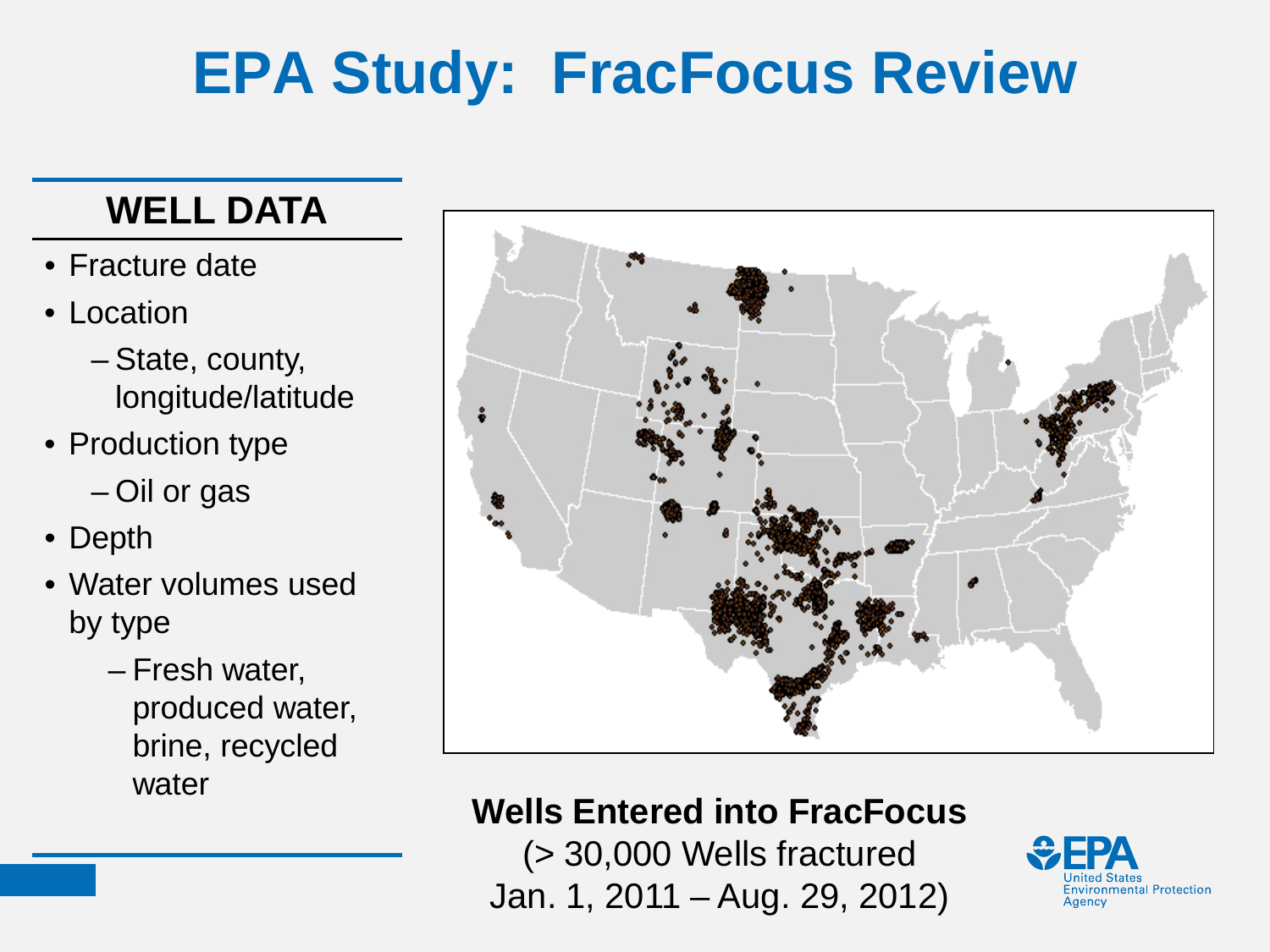## **Session 1 Presentations**

- Water Acquisition: Analysis of Existing Data Andrew Gillespie, US EPA
- **Sources of Data for Quantifying Hydraulic Fracturing Water Use in Texas**

J-P Nicot, *University of Texas at Austin*

• **Water Acquisition for Unconventional Natural Gas Development Within the Susquehanna River Basin**

James Richenderfer, *Susquehanna River Basin Commission*

• **Recycling and Reuse of Produced Water to Reduce Freshwater Use in Hydraulic Fracturing Operations** 

Matthew Mantell, *Chesapeake Energy Corporation*